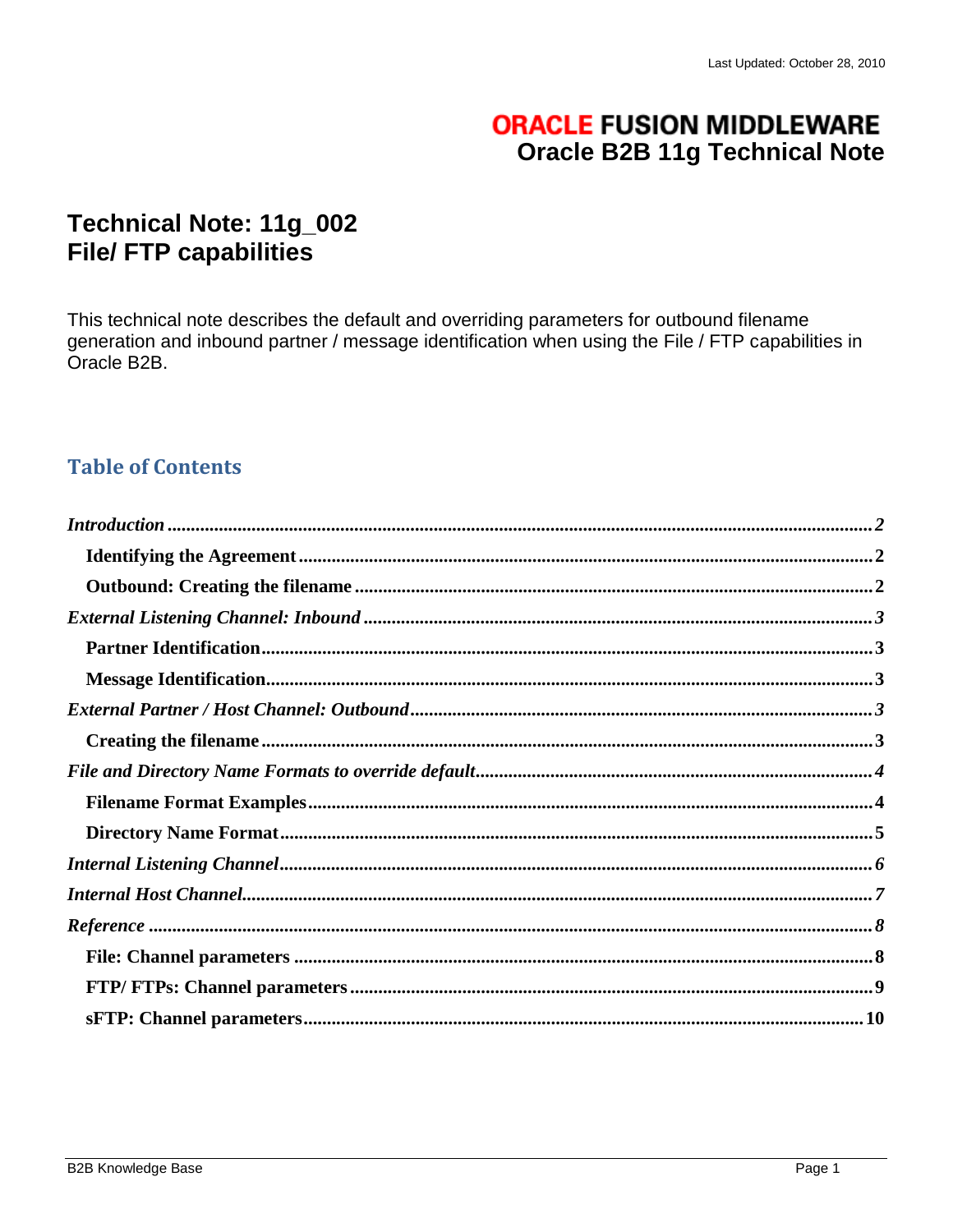## <span id="page-1-0"></span>**Introduction**

When sending a message to Oracle B2B using File/FTP you must.

## <span id="page-1-1"></span>**Identifying the Agreement**

In business-to- business communication there is an Agreement. The process of authentication / authorization requires:

- 1. Identifying the partner
- 2. Identifying the message
- 3. Identifying the agreement is the partner / message pair

Note: There are defaults and overriding parameters for this process.

## <span id="page-1-2"></span>**Outbound: Creating the filename**

There are defaults and overriding parameters to construct the filename

There are three types of delivery channels for inbound and outbound messages

- $\bullet$ **Listening:** For messages to Oracle B2B (internal or external not in the agreement)
- Host: For messages from Oracle B2B (internal or external)
- **Partner:** For messages to a specific Partner  $\bullet$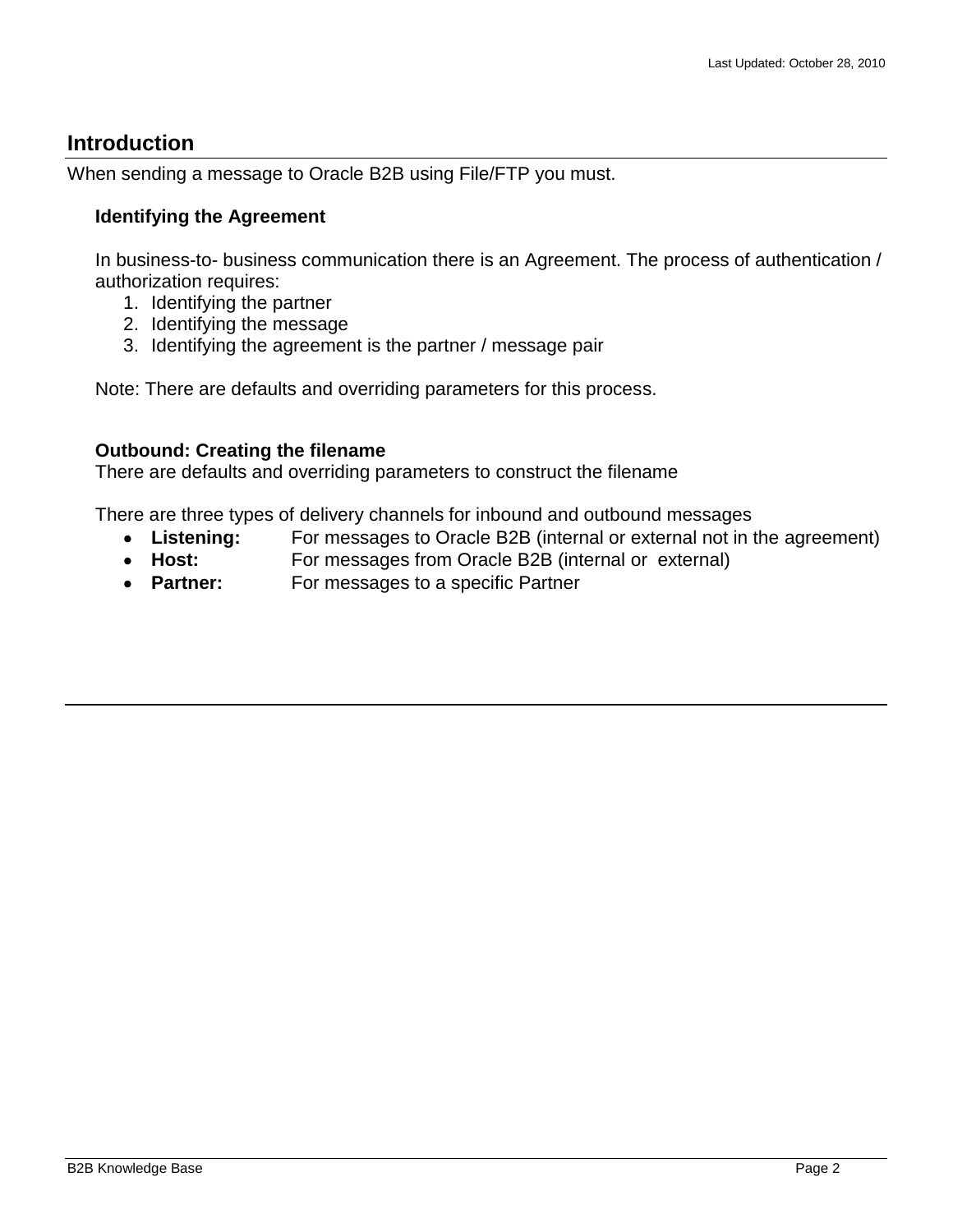## <span id="page-2-0"></span>**External Listening Channel: Inbound**

Oracle B2B receives the message from a Partner.

In the business-to- business process there is an Agreement. The process of authentication / authorization requires identifying the Partner, identifying the message and then, associating that pair to the agreement.

<span id="page-2-1"></span>The "Default" when there is no format.

#### **Partner Identification**

Identify the Partner from the filename. If the partner cannot be identified then the directory name is checked. Defaults are:

| $\circ$ Filename       | %FROM PARTY% *.dat<br>SalesInc 1234.dat           |
|------------------------|---------------------------------------------------|
| $\circ$ Directory name | %FROM PARTY%<br>C:\SalesInc<br>$C: V2b$ \SalesInc |

#### <span id="page-2-2"></span>**Message Identification**

Identify the message using, xPath | Positional | Message Headers | Envelope, depending on the protocol.

| ∴ XML:       | xPath                   |
|--------------|-------------------------|
| ○ Positional | <b>Positional Value</b> |
| ⊙ FDI        | From document           |
| o HL7        | From document           |

## <span id="page-2-3"></span>**External Partner / Host Channel: Outbound**

Oracle B2B sends the message. Default when there is no format.

#### Note:

An external File/FTP channel under the HOST with the parameter *"Internal=false"* can be configured and then shared across multiple Partners. It would be set in the Agreement using the delivery channel for the Remote Partner

### <span id="page-2-4"></span>**Creating the filename**

- o Filename *%FROM\_PARTY%\_%TIMESTAMP%.dat*
- o Example *OracleServices\_2010Aug02\_08\_41\_00\_109\_306\_042.dat*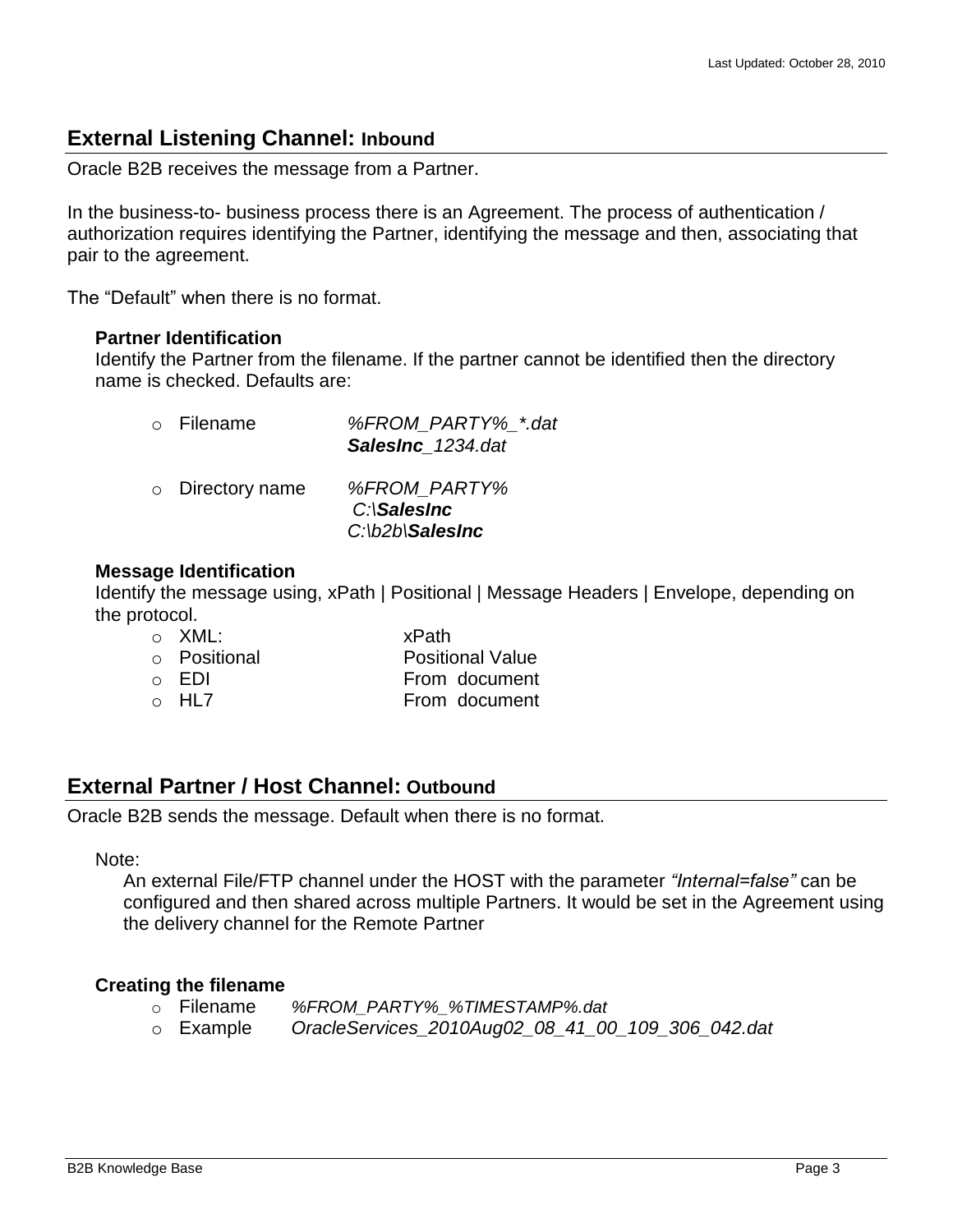## <span id="page-3-0"></span>**File and Directory Name Formats to override default**

The Filename and Directory name formats are exclusive and cannot be used together. If both are configured then "Filename Format" will take precedence over the "Directory Name Format".

These parameters refer to the metadata in the repository

- Internal / External
	- o *%FROM\_PARTY%*
	- o *%TO\_PARTY%*
	- o *%DOCTYPE\_NAME%*
	- o *%DOCTYPE\_REVISION%*
	- o *%MSG\_ID%*
	- o *%TIMESTAMP%*
	- o *%ACTIONNAME%*
	- o *%MSG\_TYPE%*
	- o *%CPAID%*
- Internal Only
	- o *%INREPLYTO\_MSG\_ID%*
	- o *%SERVICE%*
	- o *%CONVERSATION\_ID%*
- The wildcard is the asterisks "\*"

### <span id="page-3-1"></span>**Filename Format Examples**

### **Partner and message Identification (Listening Channel)**

The required information to identity both the partner and message is in the filename.

| Format | %FROM PARTY%             |
|--------|--------------------------|
|        | <i>%DOCTYPE NAME%</i>    |
|        | %DOCTYPE REVISION% *.xml |

*Filename MarketInc\_850\_4010\_123.xml*

Note: If the received filename does not match the format then the defaults are used.

#### **File naming (Host / Partner Channel)**

Using these parameters the filename will have the following syntax

| Format | %FROM PARTY%              |
|--------|---------------------------|
|        | <i>%DOCTYPE NAME%</i>     |
|        | <i>%DOCTYPE REVISION%</i> |
|        | %TIMESTAMP% *.dat         |
|        |                           |

*Filename SalesInc\_850\_4010\_2\_1234\_1234.dat*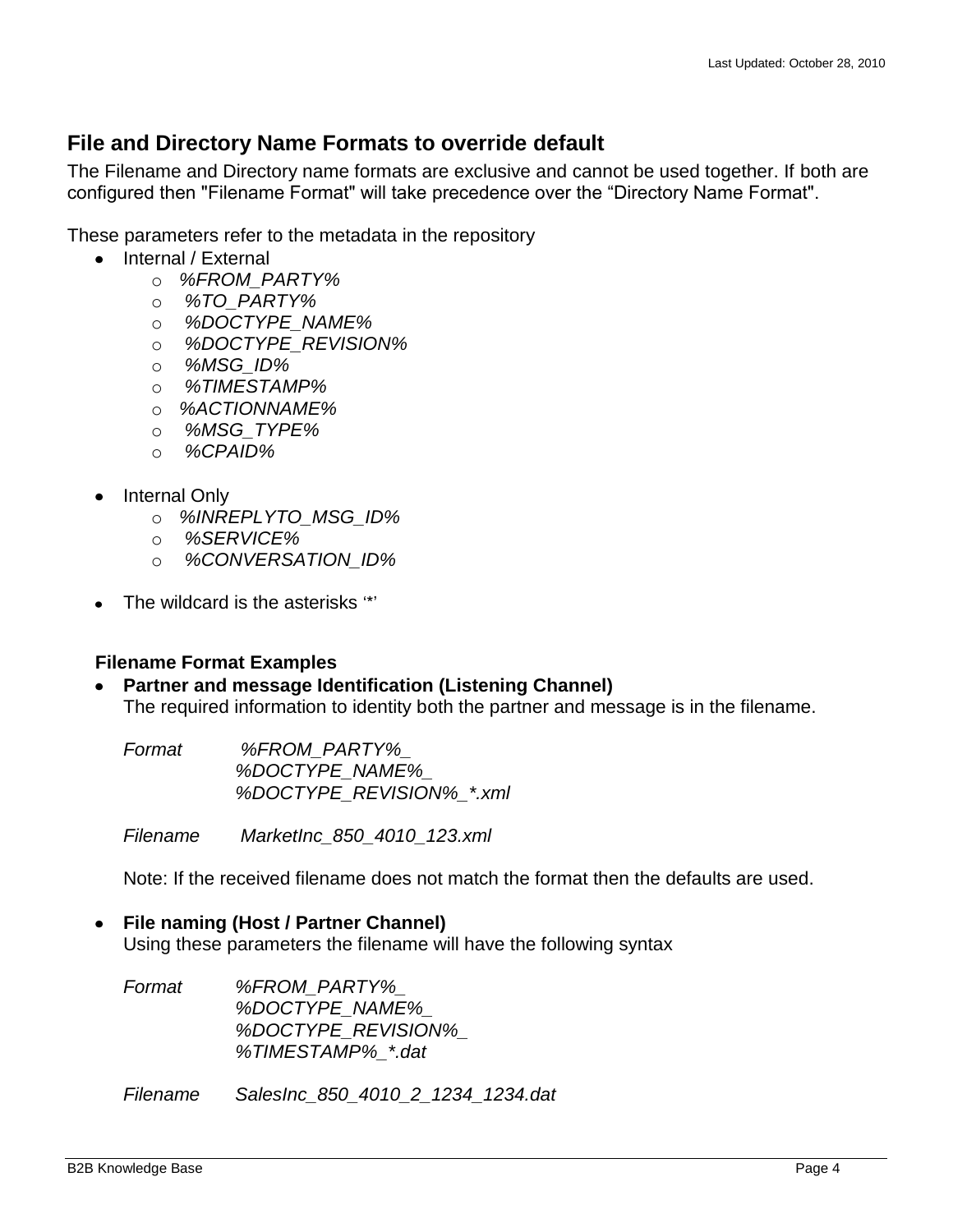#### <span id="page-4-0"></span>**Directory Name Format**

#### **Partner and message Identification (Listening Channel)**  $\bullet$

The required information to identity both the partner and message is in the directory name

*Format %FROM\_PARTY%\_ %DOCTYPE\_NAME%\_ %DOCTYPE\_REVISION%*

*Directory C:\MarketInc\_850\_4010 C:\ b2b\MarketInc\_850\_4010*

Note: Directory name format support is NOT available for "Internal Channels".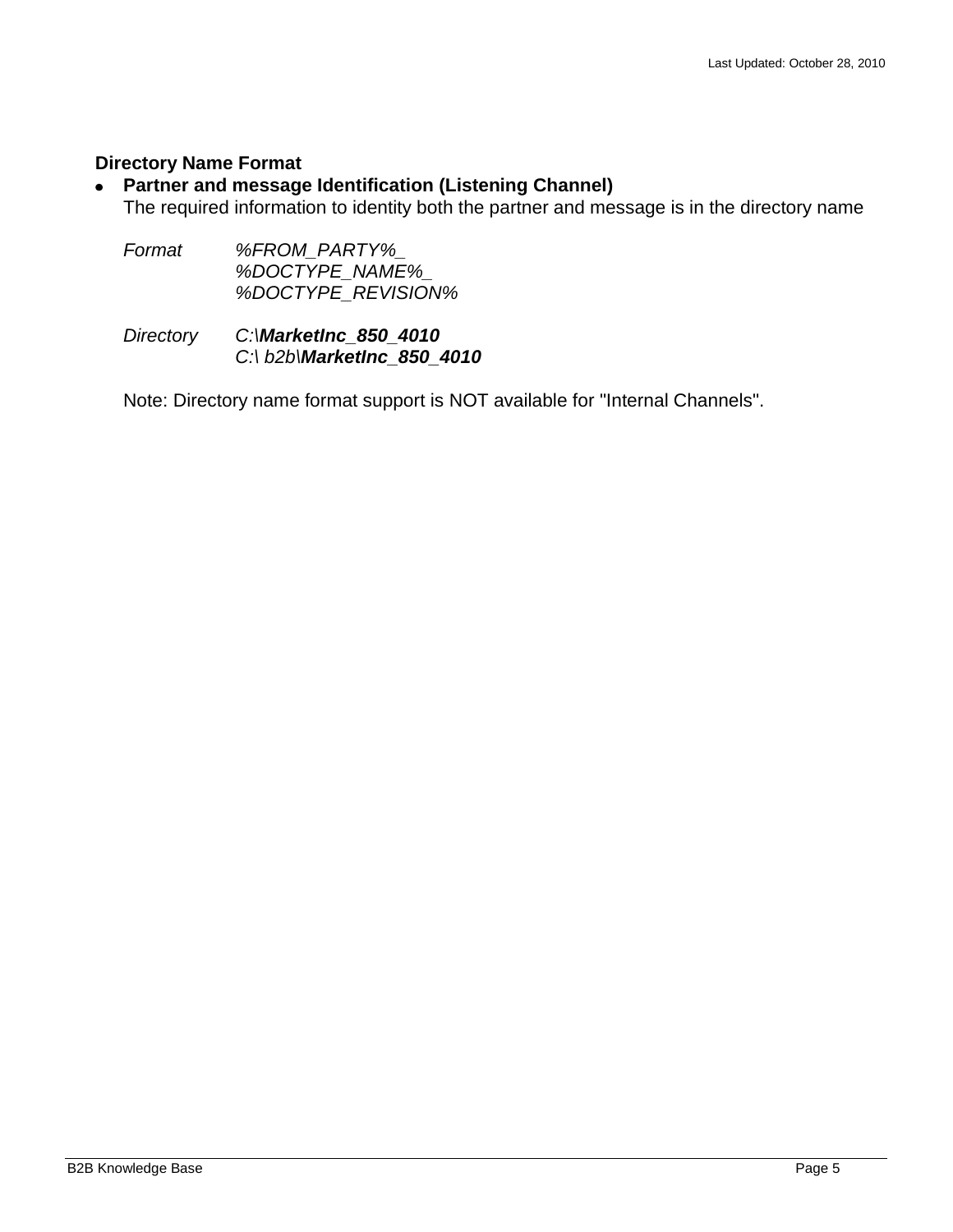## <span id="page-5-0"></span>**Internal Listening Channel**

Oracle B2B receives the message from an internal source.

"Best Practice" is to use in-memory (Fabric) with the SOA Suite or the default JMS Queues: if using File or FTP then:

#### **Oracle B2B receives a message (Listening Channel)**

This is a predefined format that cannot be changed. Depending on if you are sending a request or a response the filename MUST conform to one the following formats:

- Inbound to Oracle B2B (Request): You are sending a messages  $\bullet$ 
	- o Format: *%TO\_PARTY%\_ %DOCTYPE\_NAME%\_ %DOCTYPE\_REVISION%\_ %MSG\_TYPE%\_ %MSG\_ID%*
		- o Filename example: *SalesInc\_850\_4010\_1\_1234.dat*
- Inbound to Oracle B2B (Response): You are sending a response (EDI 997, CONTRL…)  $\bullet$ 
	- o Format: %TO\_PARTY%\_ *%DOCTYPE\_NAME%\_ %DOCTYPE\_REVISION%\_ %MSG\_ID%\_ %INREPLYTO\_MSG\_ID% %MSG\_TYPE%\_*
	- o Filename example:: *SalesInc\_850\_4010\_2\_1234\_4321.dat*

Note:

- Filename & Directory formats **CANNOT** be used in this context.
- File extension is ignored
- %MSG\_TYPE% values
	- o 1 Request
	- o 2 Response
	- o 9 Acknowledgement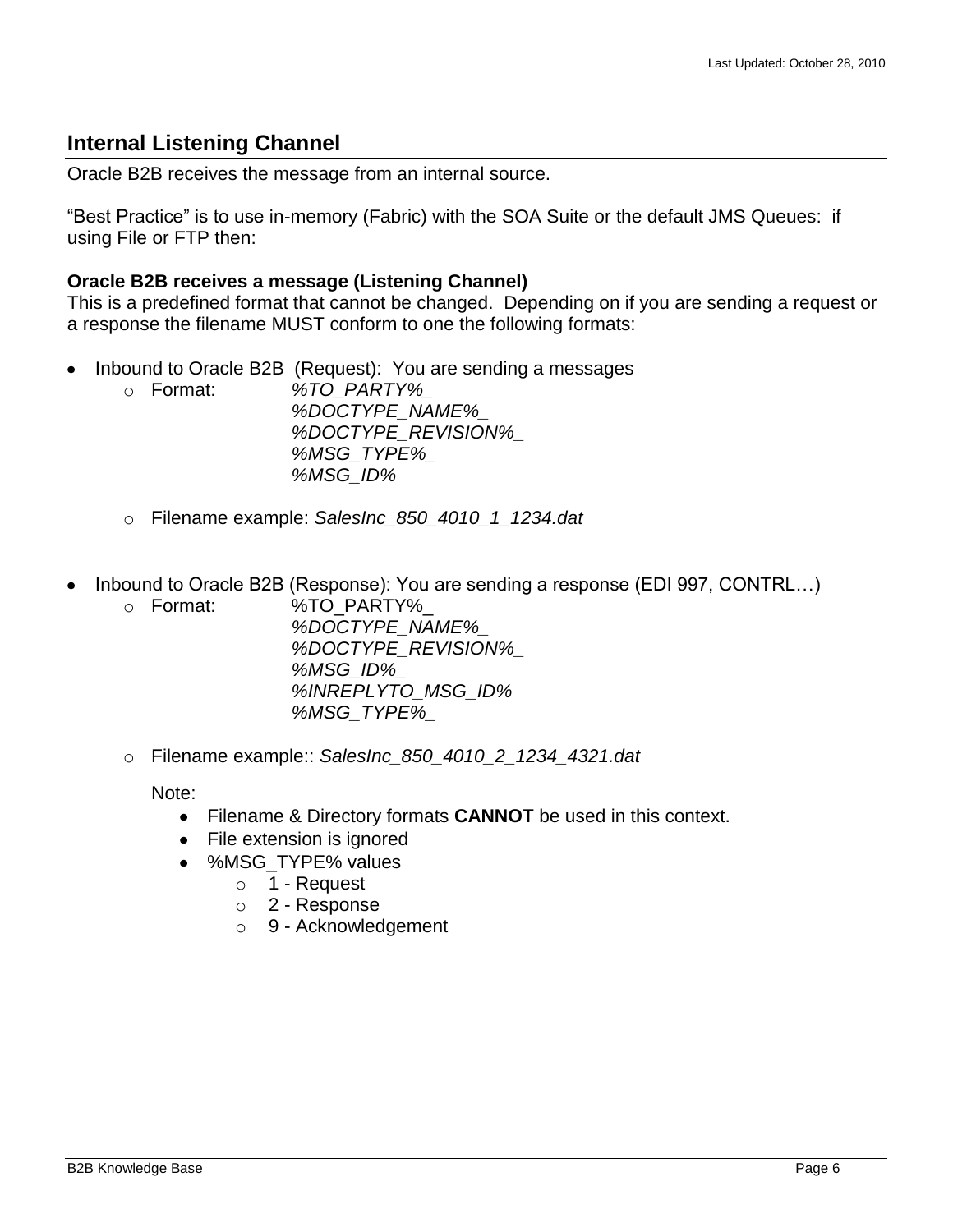## <span id="page-6-0"></span>**Internal Host Channel**

#### **Oracle B2B sends the message to the middleware.**  $\bullet$

Note:

An external File/FTP channel under the HOST with the parameter *"Internal=false"* can be configured and then shared across multiple Partners. It would be set in the Agreement using the delivery channel for the Remote Partner

*Format: %FROM\_PARTY%\_ %DOCTYPE\_NAME\_ %DOCTYPE\_REVISION%\_ %MSG\_TYPE\_ %MSG\_ID%.dat*

*Filename: SalesInc\_850\_4010\_1\_90198E6112A33637E02000001744CBB0-1.dat*

#### $\bullet$ **File naming (Partner Channel)**

Using the parameters the filename will have the following syntax

| %FROM PARTY%              |
|---------------------------|
| <i>%DOCTYPE NAME%</i>     |
| <i>%DOCTYPE REVISION%</i> |
| %TIMESTAMP% *.dat         |
|                           |

*Filename: SalesInc\_850\_4010\_2\_1234\_1234.dat*

*Note: Only Filename formats* CAN be used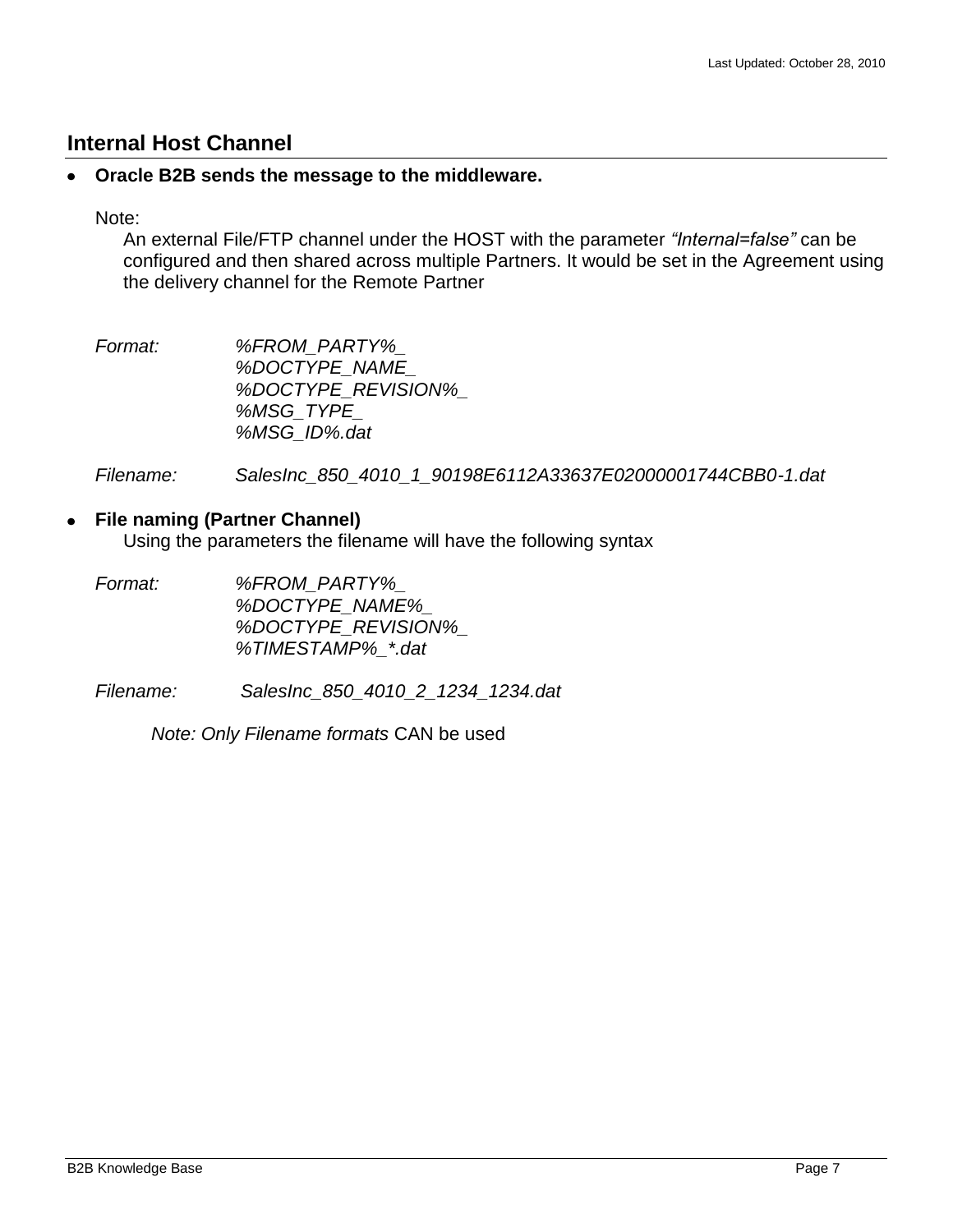## <span id="page-7-0"></span>**Reference**

The configuration screens are the same for inbound / outbound but the type of channels determines the direction. Refer to User Guide for details on each parameter.

- o Listening Channels: Inbound
- o Host Channels: Outbound
- o Partner channels: Outbound

### <span id="page-7-1"></span>**File: Channel parameters**

| Transport Protocol File<br><b>Transport Protocol Parameters</b> | <b>Channel Attributes</b> |                   |
|-----------------------------------------------------------------|---------------------------|-------------------|
| Polling interval                                                |                           | Preserve Filename |
| * Folder name                                                   | c: \b2b\in_oracleservices | Enable Marker     |
| Flename format                                                  | %TO_PARTY%_%DOCTYPE_NAME  |                   |
| Directory name format                                           |                           |                   |
| Minimum Age                                                     |                           |                   |
| Archival Directory                                              | c:\b2b\archive            |                   |

|                          | <b>Channel Attributes</b> | <b>Transport Protocol Parameters</b> |
|--------------------------|---------------------------|--------------------------------------|
| <b>Transport Callout</b> | 60                        | Retry Interval                       |
|                          |                           | Retry Count                          |
|                          |                           | Description                          |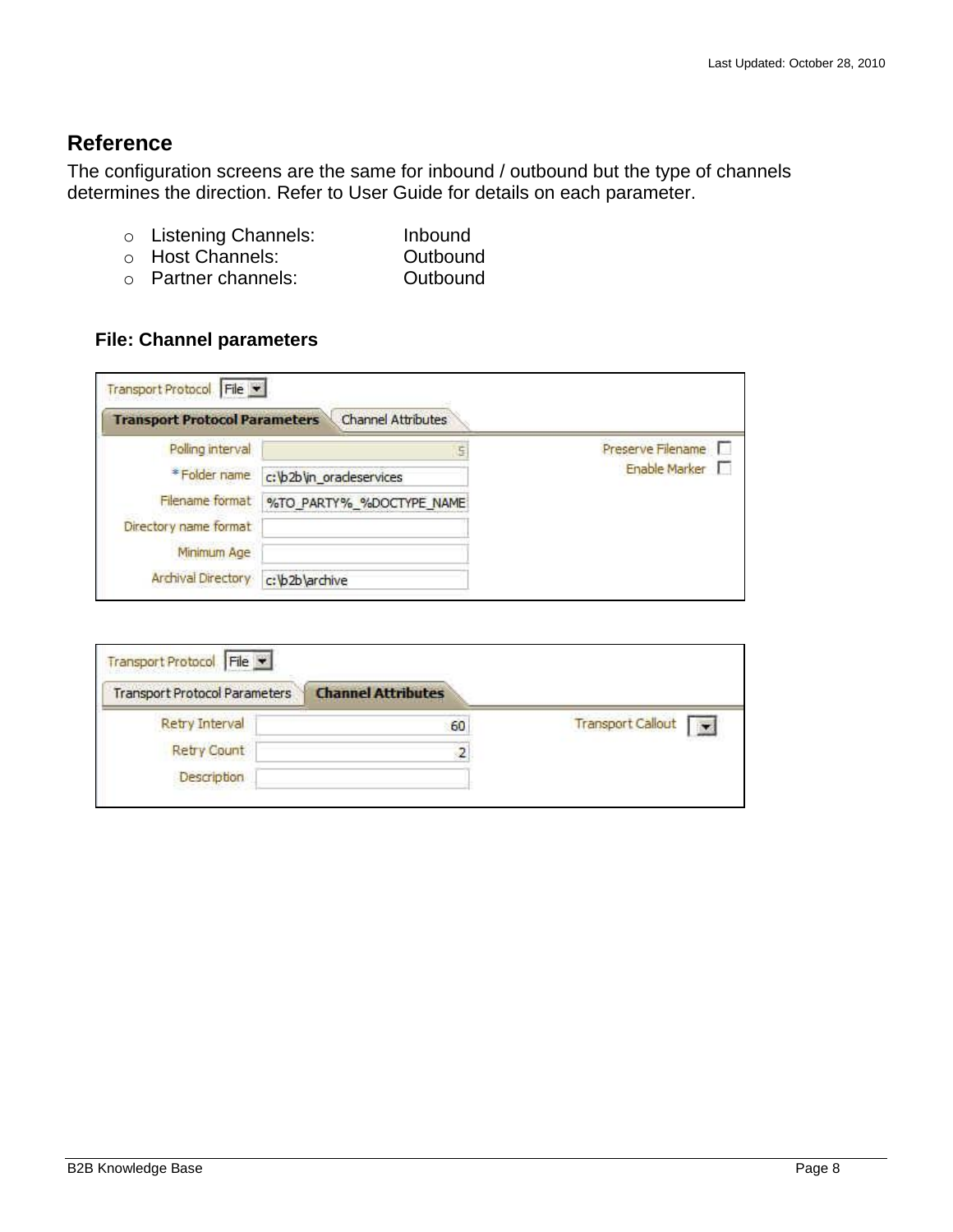# <span id="page-8-0"></span>**FTP/ FTPs: Channel parameters**

|                      | <b>Transport Protocol Parameters</b>  | Channel Attributes           |                |                               |          |
|----------------------|---------------------------------------|------------------------------|----------------|-------------------------------|----------|
|                      | * Host name jshutchi-us.us.oracle.com | Data port                    |                | Transfer<br>21                | Binary - |
| Polling interval     |                                       | Use proxy<br>$\overline{5}$  |                | Type<br>Is Van                |          |
| * Folder name        | b <sub>2b/my</sub> files              | Filename<br>format           |                | Mailbox                       |          |
| * User name          | b <sub>2buser</sub>                   | <b>Directory</b>             |                | Enable CCC $\Gamma$           |          |
| Password             |                                       | name.<br>format              |                | Cache $\Gamma$<br>Connections |          |
| ConfirmPassword      |                                       | Encoding                     |                | $Enable$ $\Box$               |          |
| Channel mask         | None -                                | Minimum                      |                | Marker<br>TimeStamp           |          |
| <b>Cipher suites</b> |                                       | Age                          |                | Format                        |          |
|                      |                                       | Archival<br><b>Directory</b> | c:\b2b\archive | TimeStamp                     |          |

| <b>Transport Protocol Parameters</b> | <b>Channel Attributes</b> |                   |
|--------------------------------------|---------------------------|-------------------|
| Retry Interval                       | 60                        | Transport Callout |
| Retry Count                          | 2                         |                   |
| <b>Description</b>                   |                           |                   |